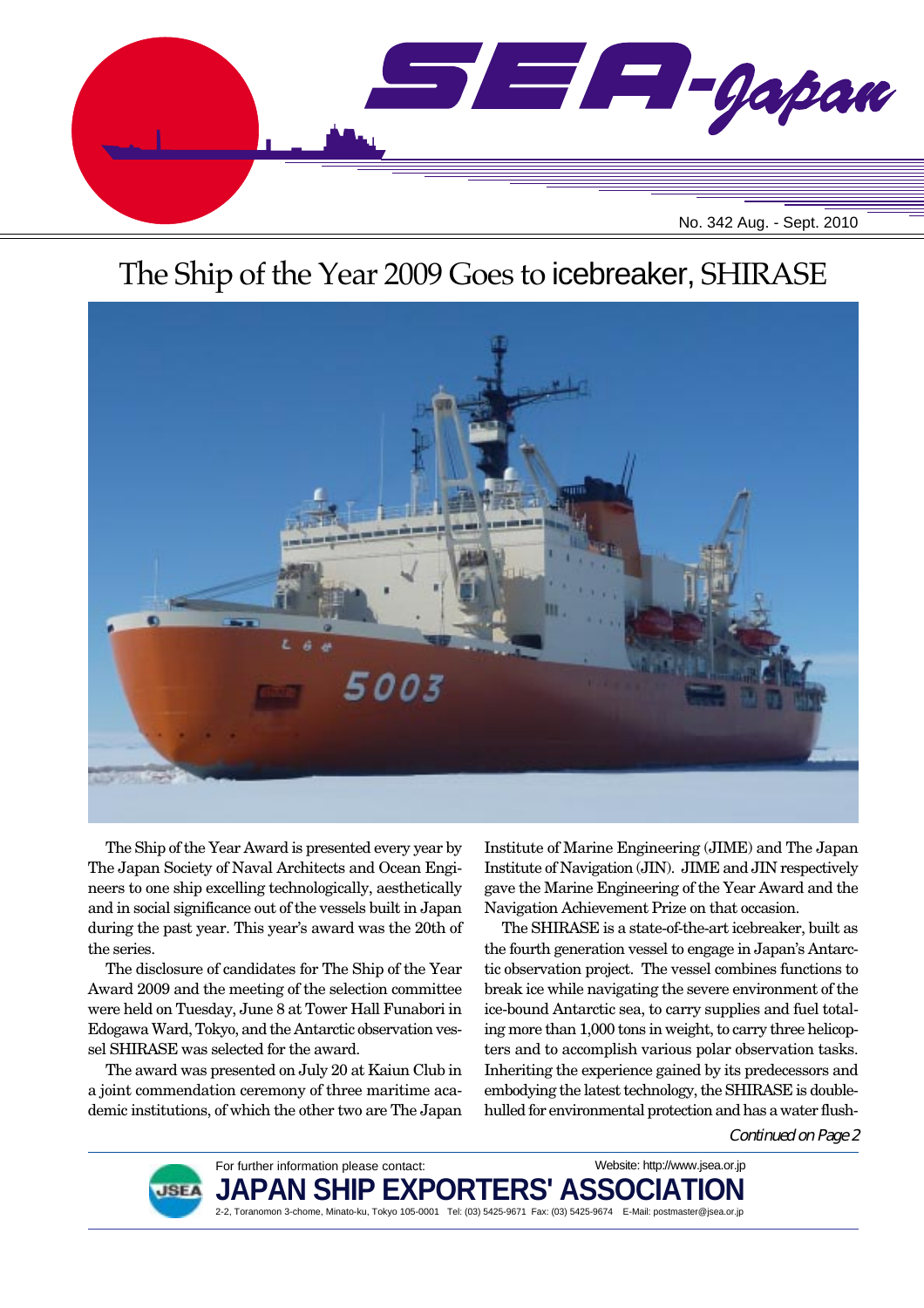#### **The Ship of the Year 2009 Goes to Shirase** (Continued from Page 1)

ing system and a stainless clad steelbuilt hull, both intended for improved ice-bound sea navigation. The vessel has increased hull strength, enhanced observation capabilities with a multiecho sounder among other devices, and equipped for container handling for improved cargo loading/unloading efficiency.

During the 51st voyage to support Antarctic observation (from November 2009 until April 2010), which was its maiden voyage, the SHIRASE fully displayed its designed performance capabilities in spite of the severe environment involving 4 m or even thicker ice, and perfectly accomplished its mission.

| Principal Particulars                             |                   |
|---------------------------------------------------|-------------------|
| Name of ship:                                     | <b>SHIRASE</b>    |
| Type of ship:                                     | <b>Icebreaker</b> |
| Owner of ship: Japanese Ministry of               |                   |
| Defense                                           |                   |
| Ship builder: Maizuru Shipyard, Uni-              |                   |
| versal Shipbuilding Corporation                   |                   |
| $L$ (o.a.) x $L$ (b.p.) x $B$ x $D$ x d: 138.0m x |                   |
| $126.0$ m x $28.0$ m x $15.9$ m x $9.2$ m         |                   |
| Gross tonnage:                                    | About 18,300      |
| Propulsion system:                                | Diesel-Electric   |
| (PWM inverter)                                    |                   |
|                                                   |                   |

| Propulsion output:                     | 22,065kW     |  |
|----------------------------------------|--------------|--|
| Speed:                                 | 19kt         |  |
| Cargo and passenger capacities:        |              |  |
| 1,100 tons and 80 persons              |              |  |
| Icebreaking capability: 1.5m level ice |              |  |
| at continuous 3kt                      |              |  |
| Carrier-based helicopter: CH101 x 2,   |              |  |
| A355 class $x$ 1                       |              |  |
| Date, completed:                       | May 20, 2009 |  |

#### **Maiden voyage of SHIRASE**

The new Japanese icebreaker SHIRASE made her maiden voyage through the Antarctic from November 2009 to April 2010, and accomplished her first mission for Antarctic observation and transportation. The icebreaker had been ordered by the Ministry of Defense from Universal Shipbuilding Corporation and was delivered at Maizuru Shipyard on May 20, 2009.

The icebreaker supports the Japanese Antarctic Research Expedition (JARE) by the transportation of about 1,100 tons of cargo (incl. 600 tons fuel oil) and 80 scientists/observers to Japan's base for Antarctic observation, which is located in Lutzow-Holm Bay, well-known for very severe ice conditions.

The icebreaker has continuous icebreaking capability of 1.5 m thick ice at 3 knots and ramming icebreaking capability of about 5 m thick ice. To reduce snow resistance, a water flushing system of 260m3 /min is equipped at the bow. Newly developed highly anticorrosive stainless cladding steel is applied to the ice belt, which maintains a low friction surface for a long time. The propulsion system consists of four main generator engines, four electric motors with PWM (Pulse Width Modulation) inverter and two fixed pitch propellers.

The icebreaker can carry fifty-six containers (12 feet) and three helicopters for transportation and observation. Some laboratories and research equipment for meteorology, geosciences, oceanography and biology are integrated, and multi-narrow beam sonar (Sea Beam 3020 suitable for ice-bound water) is equipped for profiling the seabed. All fuel oil tanks are protected by the double hull, and waste treatment devices are installed for environment protection.

### IHIMU completes 300,000 DWT Double-Hull VLCC, FPMC C INTELLIGENCE

IHI Marine United Inc. delivered 300,000 DWT Double-Hull VLCC, FPMC C INTELLIGENCE, for FPMC C INTELLIGENCE MARINE CORP. at its Kure Shipyard on Apr. 28, 2010.

FPMC C INTELLIGENCE was



developed to have maximum deadweight with maximum draft to pass the Straits of Malacca, and has the following features. Superior economical operation on worldwide trades (Persian Gulf-Far East trade) with optimized arrangement of cargo oil

tanks, ballast tanks and other compartments resulting in maximum cargo loading capacity at shallow draft condition. In order to realize superior propulsion performance, economical operation and good

maneuverability of the ship, IHIMU designed the ship with its sophisticated technology/engineering, CFD analysis, 3D-FEM ship model analysis, walk-through simulation and apparatus hull-block installation simulation utilizing CIM system "Ajisai", which IHIMU developed.

Principal particulars:

 $L$  (o.a.) x  $B$  x  $D$  x d: 333.0m x 60.0m x 29.0m x 20.6m

DWT/GT: Approx.302,000t/159,869 Main engine: DU-WARTSILA

7RTA84TB diesel x 1 unit

| MCR:            | 27,160kW x 74.0rpm |
|-----------------|--------------------|
| Service speed:  | 15.70kt            |
| Classification: | <b>ABS</b>         |
| Completion:     | Apr. 28, 2010      |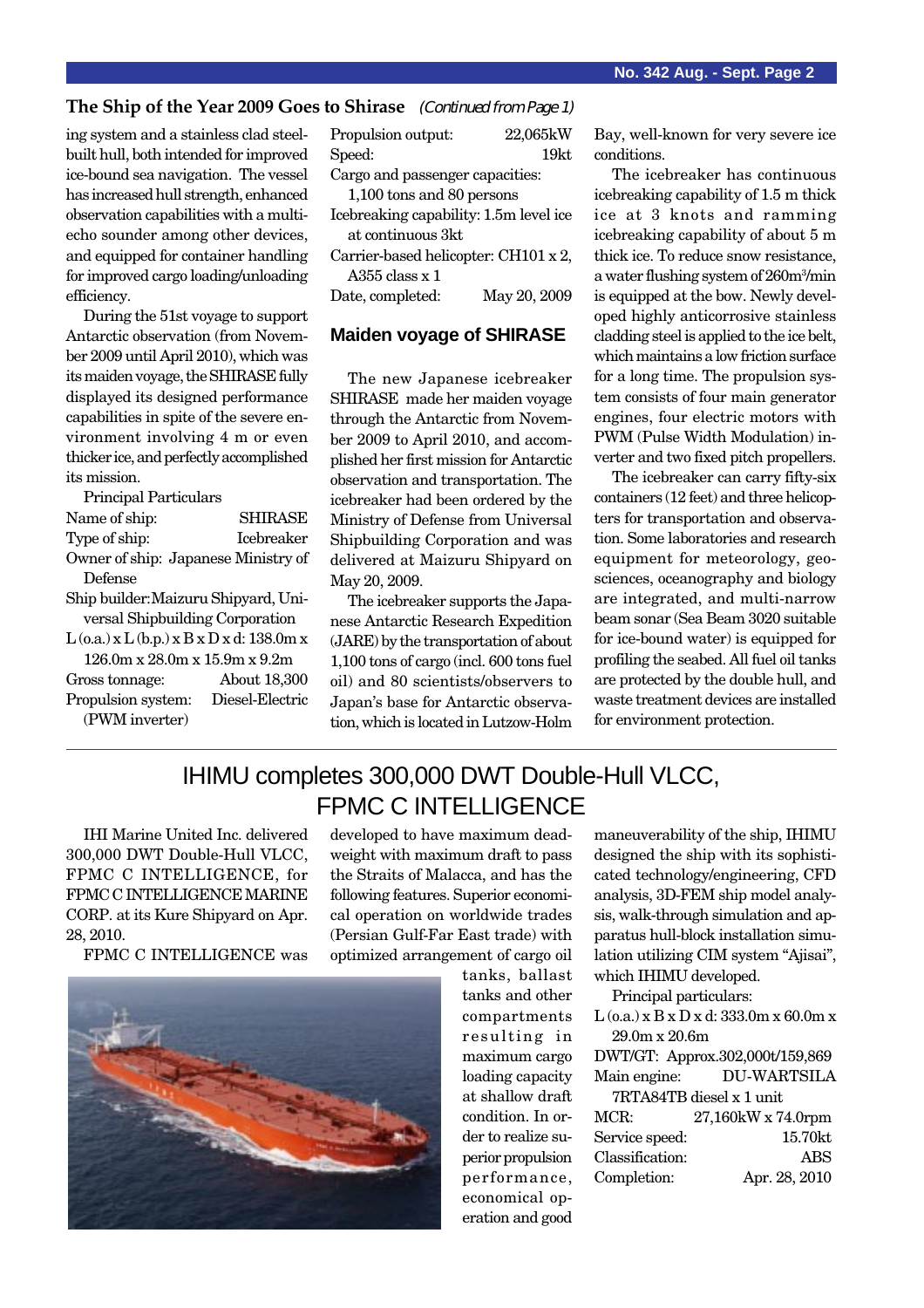#### MES delivers world biggest class double hull VLCC KAZUSA

Mitsui Engineering & Shipbuilding Co., Ltd. (MES) completed and delivered a double hull VLCC MV KAZUSA (HN: 1742) at its Chiba Works to Sammy Shipping Corporation, Liberia, on May 21, 2010.

The KAZUSA is the 8th ship in the series of Mitsui Malacca Doublemax design VLCC with enhanced transport efficiency.

This ship has the biggest deadweight and cargo hold capacity for the Malacca-max type tanker and is able to efficiently transport crude oil with a specific gravity of frequently loaded oil.

For ocean and global environmental preservation, the double hull system is applied not only to the ship's hull but also to the fuel oil tank and bottom of the pump room of the ship. Furthermore, newly developed fuel saving equipment is installed to improve the propulsion performance, such as navigational speed and fuel oil consumption.

A double hull construction is

adopted for the fuel oil tank and pump room bottom to prevent marine pollution. A fixed type inflammable gas detection system is installed to the ballast tank and pump room to achieve safer



working conditions. Employment of the latest bow and stern hull forms, high efficiency propeller, and other energy saving devices help reduce energy consumption, together with a turbo generating system to recover exhaust gas from the main engine. The main engine uses an electronic controlled cylinder oiling system to save operational cost. For better safety, engine room is monitored from navigation bridge and engine control room by color camera.

Two sets of Differential Global Positioning System (DGPS) are in-

## Naikai Zosen completes 2,450TEU container carrier, GSL AFRICA

Naikai Zosen Corporation has completed construction of the container carrier, GSL AFRICA, for Fortune Line Inc. at the Setoda Shipyard. The carrier can exclusively transport 2,450 TEU containers including 250 reefer containers.

The cargo hold consists of six compartments, and ten hatch openings are provided. Each container holds uses the full cell guide system. Three deck cranes installed on the upper deck facilitate cargo-handling activity even if a calling port has insufficient equipment for cargo handling.

The super long-stroke type main diesel engine of the Hitachi Zosen MAN B&W 7S70MC-C is used for reduced fuel oil consumption, and the energy-saving hull form is adopted. This combined effect help achieve the improved ship propulsion efficiency.

Safe ship operation at a port, or during navigation, is ensured with a



bow thruster for easier berthing and unberthing, auto-heeling control equipment for safe cargo handling, and a collision avoidance-assisting unit.

stalled, which allows satellite navigation. The electronic chart display information system (ECDIS) and automatic ship identification system (AIS) are installed to achieve better navigational planning and safer navigation. This ship has means of access required by SOLAS for safety and effective inspection in cargo oil tanks and water ballast tanks. Accommodation for 40 persons is secured considering a possibility of boarding 10 trainees.

Principal particulars

| $L$ (o.a.) x $L$ (b.p.) x $B$ x $D$ x d: 333.0m x |                  |  |
|---------------------------------------------------|------------------|--|
| 324.00m x 60.00m x 28.80m                         |                  |  |
| DWT/GT:                                           | 310,406t/160,151 |  |
| Cargo tank capacity (100%):                       |                  |  |
| 354,689m <sup>3</sup>                             |                  |  |
| Main engine: MITSUI-MAN B&W                       |                  |  |
| 7S80MC-C diesel x 1 unit                          |                  |  |
| MCO:                                              | 27,160kW x 76rpm |  |
| Complement:                                       | 40               |  |
| Classification:                                   | NK               |  |
| Date, delivered:                                  | May 21, 2010     |  |
|                                                   |                  |  |

Principal particulars

| $L$ (o.a.) x $L$ (b.p.) x $B$ x $D$ x d: 199.93m |                                      |  |
|--------------------------------------------------|--------------------------------------|--|
| x 188.00m x 32.20m x 16.60m x                    |                                      |  |
| 9.80m                                            |                                      |  |
| DWT/GT:                                          | 32,906t/27,213                       |  |
| Complement:                                      | 26                                   |  |
| Main engine: MAN B&W 7S70MC-C                    |                                      |  |
| diesel x 1 unit                                  |                                      |  |
| MCR:                                             | $21,735$ kW x $91$ min <sup>-1</sup> |  |
| NCR:                                             | 19,560kW x 88min <sup>-1</sup>       |  |
| Speed, max.:                                     | about 24.353kt                       |  |
| Speed, service:                                  | about 22.2kt                         |  |
| Classification:                                  | NΚ                                   |  |
| Registration:                                    | Liberia                              |  |
| Completion:                                      | Apr. 27, 2010                        |  |
|                                                  |                                      |  |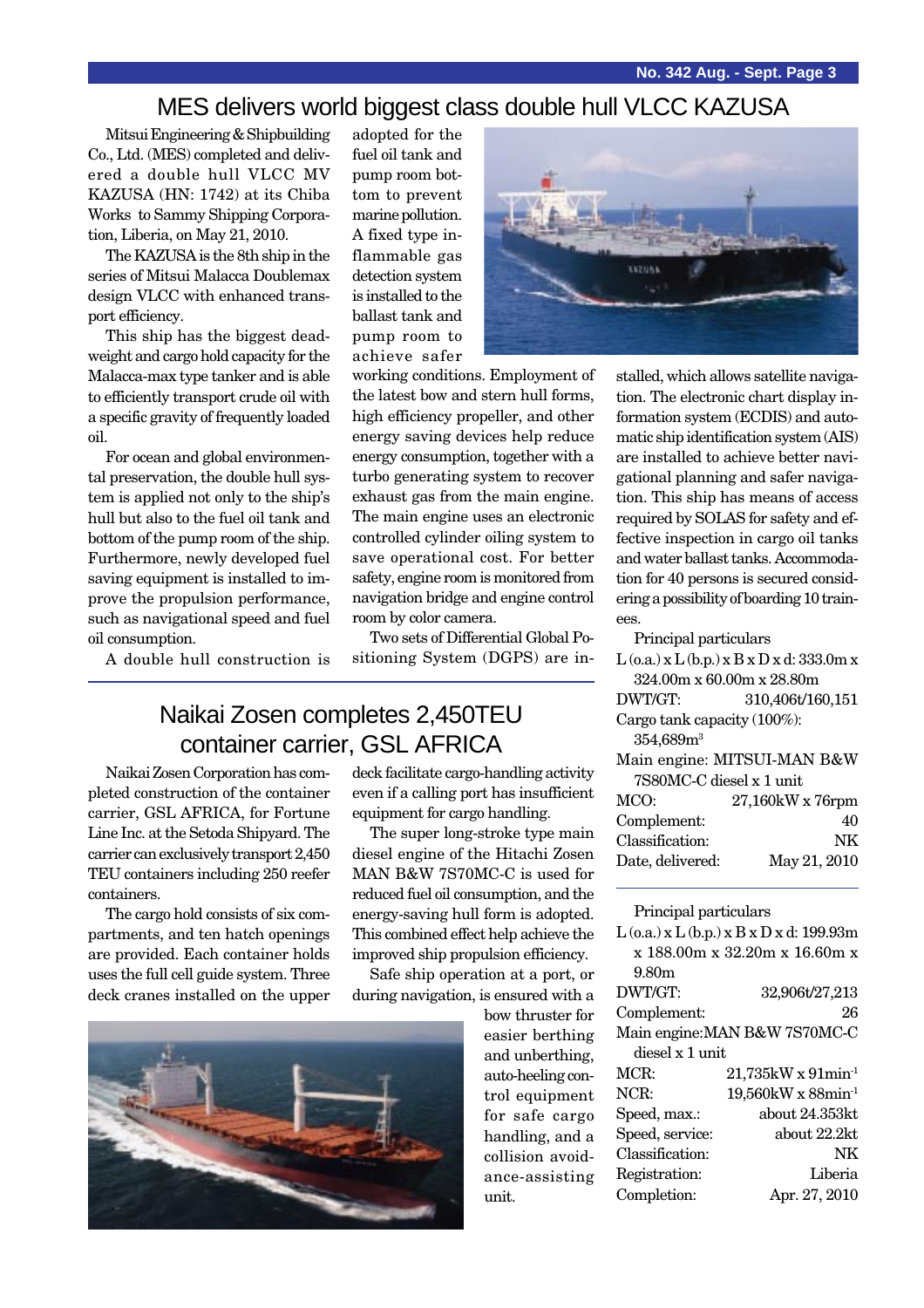#### Kawasaki completes 180,000DWT bulker, CAPE TSUBAKI, for "K" Line

The CAPE TSUBAKI, an 182,718 DWT bulk carrier, was completed at the Sakaide Shipyard of Kawasaki Shipbuilding Corporation for the owner, Kawasaki Kisen Kaisha, Ltd., on June 29.

The vessel is the fourth of the most advanced 180,000DWT bulk carrier series developed by Kawasaki. The cargo loading capacity is maximized within the allowable ship size to enter the Port of Dunkerque, France. To meet the requirements for safe, economical, and eco-friendly operation, the CAPE CANARY adopts the Common Structural Rule (CSR) of hull structural strength required for bulk carriers to increase safety of the vessel.

Fuel oil tanks are double hull construction, and deck machinery is directly operated by electric power dispensing with hydraulic oil. Therefore, possibility of accidental marine pollution is decreased in the event of collision or damage. The Performance Standard for Protective Coatings (PSPC) is also applied for the improvement of quality of coatings, which provides preventive measures against corrosion of ballast water tanks.



The vessel uses a fuel-saving main diesel engine, which is combined with a highly efficient propeller Kawasaki SDS-F (Semi-Duct System with contra Fins), and Kawasaki RBS-F (Rudder Bulb System with Fins). With the increased propulsion efficiency, the fuel consumption of the main engine is drastically decreased.

Principal particulars

- Owner:Kawasaki Kisen Kaisha, Ltd. "K" Line
- Builder:Kawasaki Shipbuilding Corporation

| 11011 190       |                                       |
|-----------------|---------------------------------------|
| Ship type:      | Bulk carrier                          |
| Length, o.a.:   | 292.00m                               |
| Length, b.p.:   | 288.00m                               |
| Breadth, mld.:  | 45.00m                                |
| Depth, mld.:    | 24.70m                                |
|                 | Draught, mld.:18.20m (full load, sum- |
| mer)            |                                       |
| DWT/GT:         | 182,718t/92,977                       |
|                 | Main engine: Kawasaki-MAN B&W         |
|                 | 6S70MC-C (Mk7) diesel x 1 unit        |
| MCR:            | 17,780kW x 87rpm                      |
| Speed, service: | about 15.3kt                          |
| Classification: | NK                                    |
| Delivery:       | June 29, 2010                         |
|                 |                                       |

 $H<sub>10</sub>H<sub>0</sub>$ ,  $1695$ 

### MHI completes 2,000-car roll on/off vehicle carrier, TRANS FUTURE 8

The roll on/off type vehicle carrier TRANS FUTURE 8 was built at Shimonoseki Shipyard & Machinery Works of Mitsubishi Heavy Industries, LTD. and delivered to Feng Li Maritime Corporation on May 21, 2010.

The vessel has eight car decks including one liftable deck available for the carriage of 2,021 cars (Toyota Crown) at maximum. The main loading deck (No.4 deck) is designed to load heavy cargoes such as dump trucks, busses, forklifts, backhoes, lumbers and MDFs (Medium Density Fiberboards).

The triple hull construction is applied to the fuel oil tanks in order to reduce the risk of oil pollution in case of damage. The vessel is equipped with ballast water treatment units in order to keep marine ecology ahead of enforcement of the International Convention for the Control and Man-



agement of Ship's Ballast Water and Sediments.

The main engine is the Mitsubishi UE type with the ECL (Electronically Controlled Lubricating) system, which reduces fuel oil and lubricating oil consumption and NO<sub>y</sub> emission. The vessel has a steel windscreen in front of the superstructure in order to reduce wind resistance.

Principal particulars

| Length, o.a.:   | 165.00m                            |
|-----------------|------------------------------------|
| Length, b.p:    | 157.00m                            |
| Breadth, mld.:  | 27.60m                             |
|                 | Depth, mld.: 24.15m (at No.8 deck) |
| Draught, mld.:  | 6.50m                              |
| DWT/GT:         | 6,220t/28,755                      |
|                 | Car loading capacity: Toyota Crown |
| $2,021$ units   |                                    |
| Main engine:    | Mitsubishi-UE                      |
|                 | 7UEC52LSE diesel x 1 unit          |
| M.R.:           | 11,935kW x 127min <sup>-1</sup>    |
| Speed, service: | $21.0$ kt                          |
| Flag:           | Panama                             |
|                 | Classification: NK, NS* (RORO, EQ  |
|                 | CV & DG), MNS* (M0)                |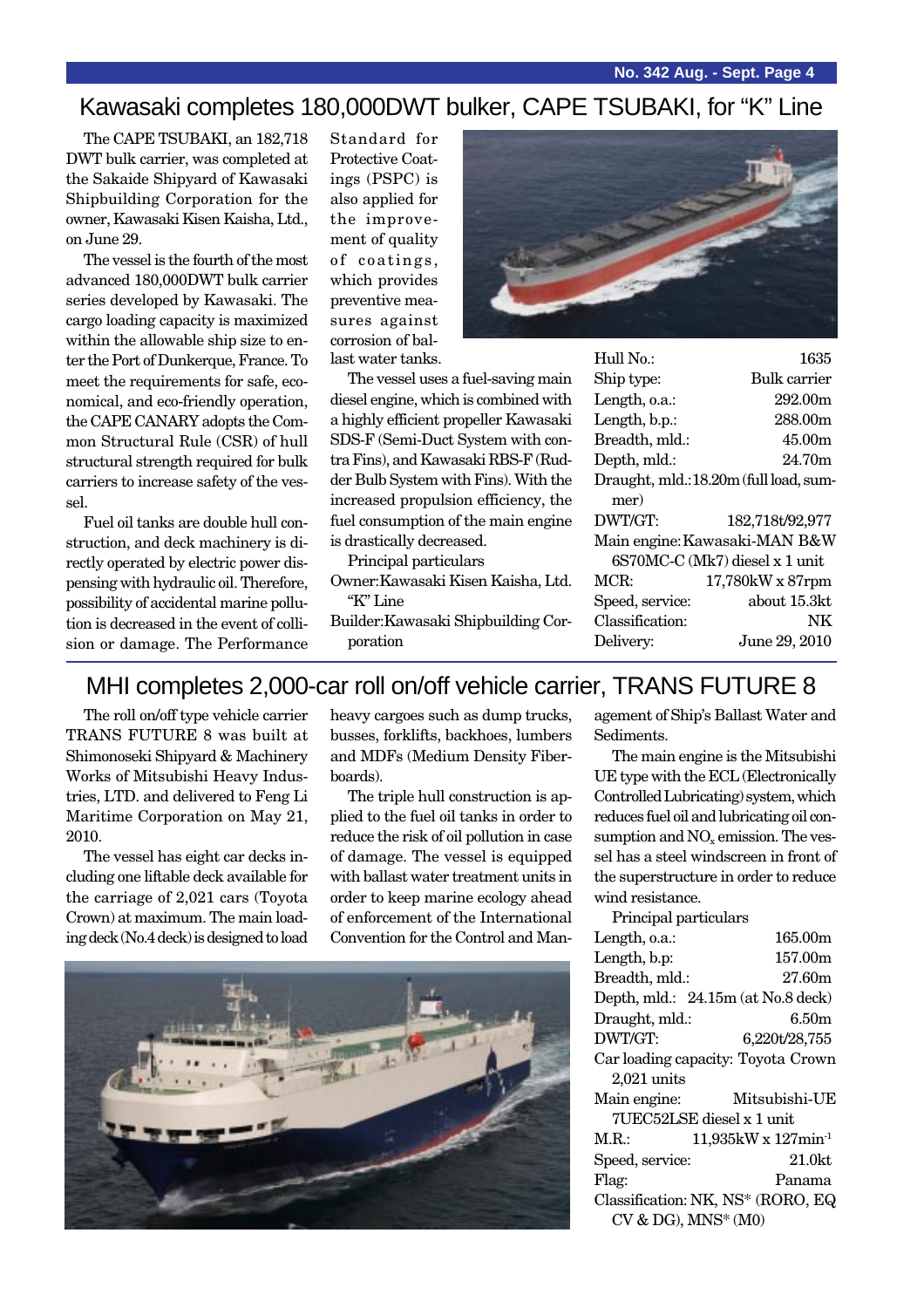### Oshima completes OS-MAX60, the World's largest Handymax bulker, DUBAI SUN

Oshima Shipbuilding Co., Ltd. delivered the 61,344DWT type DUBAI SUN, the first vessel of OS-MAX60 series, to SUN MARITIME INC. on Apr. 15, 2010. OS-MAX60 is newly developed by Oshima and has the world's largest deadweight of the Handymax bulk carrier with shallow draft of 12.8m. In spite of the large deadweight, the vessel accomplishes decreased fuel consumption based on the new optimized hull form and adoption of a set of Flipper-Fins increases propulsive efficiency.

The Seaworthy Bow of excellent seaworthiness is also adopted to improve speed performance under the rough weather conditions (about 5% power saving compared with the ordinary bulbous bow).

The vessel includes environment protections such as complying with the IMO regulation-fuel oil tank protection and equipped with tanks for exclusive use of the low sulfur fuel oil. Additionally, the vessel is the world's first vessel assigned Class NK's "En-



vironmental Awareness" notation, EA for new vessels.

For effective cargo loading / unloading, the vessel has wide hatch openings on the five (5) cargo holds, high performance jib cranes (capacity: 30MT, hoisting speed: 25m/min.). The vessel also has the IBS Console (Integrated navigation Bridge System Console) and monitoring camera on the foremast to increase safety of navigation.

| Principal Particulars                            |                          |  |
|--------------------------------------------------|--------------------------|--|
| $L$ (o.a.) x $L$ (b.p.) x $B$ x $D$ x d: 199.98m |                          |  |
| x 196.00m x 32.26m x 18.33m x                    |                          |  |
| 12.82m                                           |                          |  |
| DWT/GT:                                          | 61,344t/33,988           |  |
| Loading capacity:                                | 76,913m <sup>3</sup>     |  |
| Main engine: Kawasaki MAN B&W                    |                          |  |
|                                                  | 6S50MC-C diesel x 1 unit |  |
| MCR:                                             | 8,201kW x 110.0rpm       |  |
| Speed, service:                                  | 14.5kt                   |  |
| Classification:                                  | NK                       |  |
| Completion:                                      | Apr. 15, 2010            |  |

# Universal completes 207,000 DWT bulk carrier, HYUNDAI FRONTIER

Universal Shipbuilding Corporation delivered the HYUNDAI FRON-TIER, a 207,000 DWT Bulk Carrier, at the Tsu shipyard on May 25, 2010. The vessel is designed to carry bulk coal and iron ore between Asia and Australia more efficiently and to have flexibility for port restrictions.

This is the 15th vessel of a new design series of Newcastle-max that is not only the most efficient for shallow draft but also has large cargo hold capacity. The vessel has the double side skin construction for cargo holds in order to reduce flooding risk due to side damage and improve cargo handling. In spite of having cargo holds bound by a double side skin, the cargo capacity is equivalent to that of the previous single skinned Newcastle-

max series.

The vessel is equipped with high propulsion efficiency and energy saving devices, SSD (Super Stream Duct) and Surf-Bulb (Rudder Fin with Bulb) in front of and behind the

propeller, respectively.

In addition, the bow above the waterline is shaped as the Ax-Bow that can decrease added wave resistance at sea.

Deck machineries such as windlasses/mooring winches and hatch covers are driven by the electric-motor system for oil leak prevention on deck.

|  | Principal particulars |  |
|--|-----------------------|--|
|  |                       |  |

| $L$ (o.a.) x $L$ (b.q.) x $B$ x $D$ x d: 299.7m x |                       |
|---------------------------------------------------|-----------------------|
| 290.2m x 50m x 25.0m x 18.2m                      |                       |
| DWT/GT:                                           | 207,945t/106,367      |
| Loading capacity:                                 | 218,790m <sup>3</sup> |
| Main engine: MAN B&W 6S70MC-C                     |                       |
| diesel x 1 unit                                   |                       |
| Sea Speed:                                        | 14.7kt                |
| Complement:                                       | 25                    |
| Classification:                                   | NK                    |
| Completion:                                       | May 25, 2010          |
|                                                   |                       |